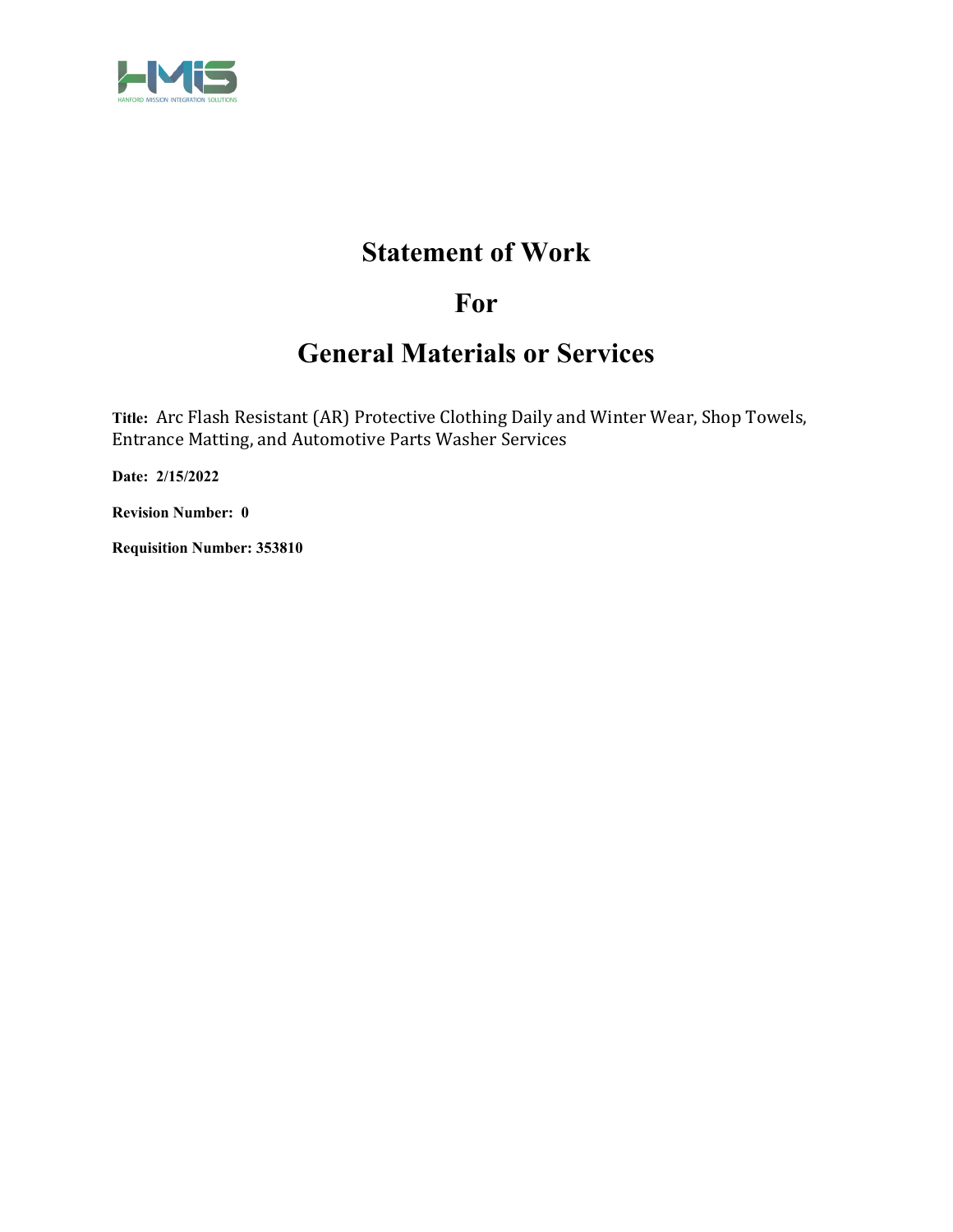

|                | Table of Contents |  |  |
|----------------|-------------------|--|--|
| 1.1            |                   |  |  |
| 1.2            |                   |  |  |
| 1.3            |                   |  |  |
| $\overline{2}$ |                   |  |  |
| 2.1            |                   |  |  |
| 2.2            |                   |  |  |
| 3              |                   |  |  |
| 3.1            |                   |  |  |
| 3.2            |                   |  |  |
| 3.3            |                   |  |  |
| $\overline{4}$ |                   |  |  |
| 4.1            |                   |  |  |
| 4.2            |                   |  |  |
| 4.3            |                   |  |  |
| 5              |                   |  |  |
| 6              |                   |  |  |
| 6.1            |                   |  |  |
| 6.2            |                   |  |  |
| 6.3            |                   |  |  |
| $\overline{7}$ |                   |  |  |
| 8              |                   |  |  |
| 8.1            |                   |  |  |
| 8.2            |                   |  |  |
| 8.3            |                   |  |  |
| 8.4            |                   |  |  |
| 8.5            |                   |  |  |
| 8.6            |                   |  |  |
| 9              |                   |  |  |
| 10             |                   |  |  |
| 10.1           |                   |  |  |
| 11             |                   |  |  |
| 12             |                   |  |  |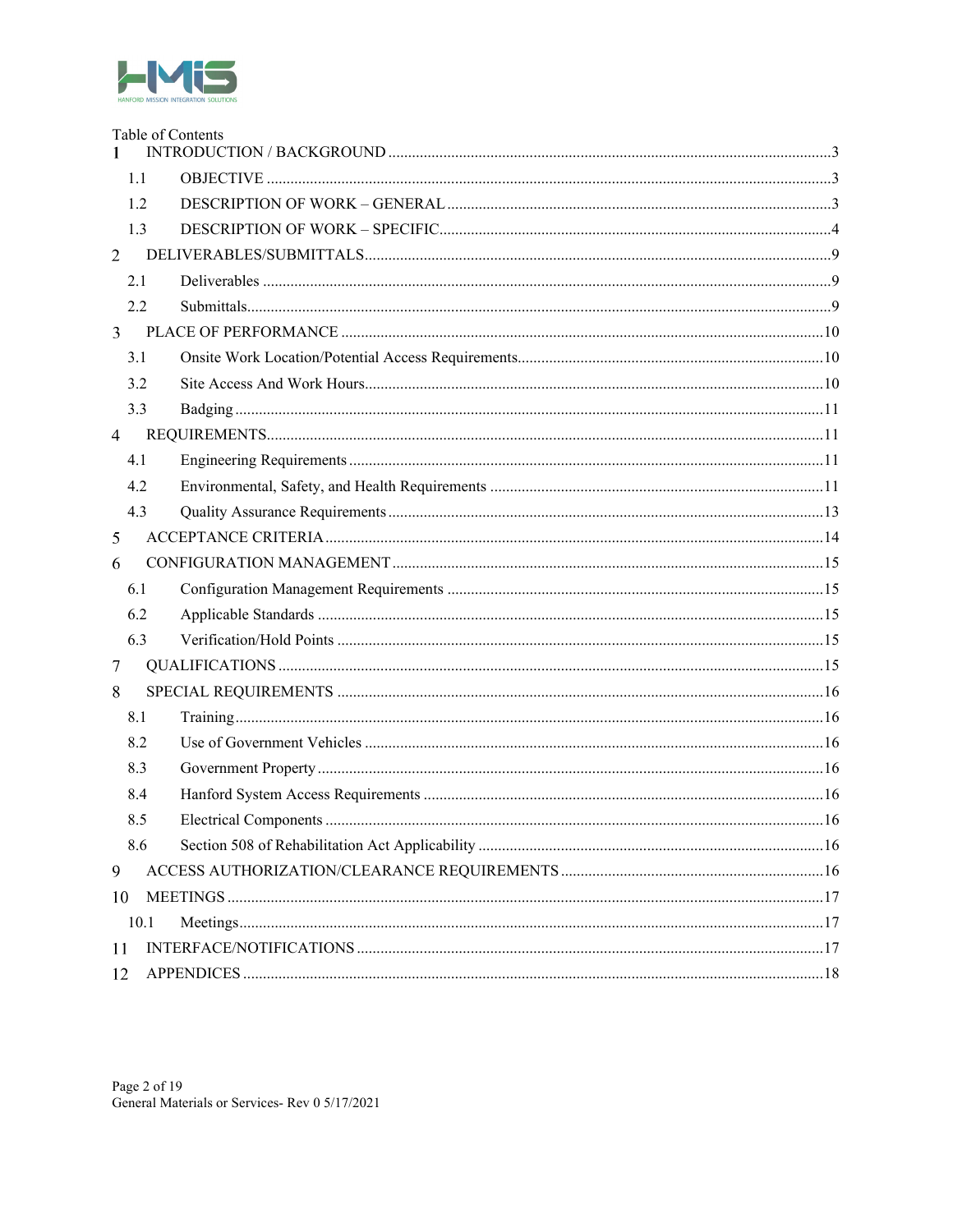

#### $\mathbf{1}$ **INTRODUCTION / BACKGROUND**

The Department of Energy, Richland Operations Office, (DOE-RL) manages the Hanford Site working toward protecting the workers, public, and environment by further reducing risk, as well as providing the necessary infrastructure for continued safe and effective cleanup operations, access and use. This is accomplished by work performed by contractors and subcontractors, to ensure the safety of Hanford cleanup.

As a Prime Contractor to the U.S. Department of Energy, Hanford Mission Integration Solutions (HMIS) is responsible for providing direct support to the DOE-RL and its contractors with cost effective infrastructure and site services integral and necessary to accomplish the Hanford Site environmental cleanup mission.

HMIS Operations Support is responsible for providing the use of Arc-Rated (AR) Protective Clothing – Daily and Winter Wear, as well as provide shop towels, floor matting and automotive parts washer. The AR clothing, shop towels and floor matting require pick-up, laundering and delivery back to specific locations on the Hanford Site. The automotive parts washers require servicing (solvent change-outs), cleaning products and other maintenance to be performed by the Subcontractor. The Subcontractor shall provide the parts washing equipment to specific locations on the Hanford Site. There are approximately 220 Electricians employed on the Hanford site whom are required by National Fire Protection Association (NFPA) "*Standard for Electrical Safety Requirements for Employee Workplaces*" (NFPA 70E - Latest Edition Adopted by the Hanford Site and DOE -0359, Electrical Safety Program to wear AR clothing while working within a flash protection boundary where they may be exposed to potential electric arc flash hazards.

# **1.1 OBJECTIVE**

HMIS Operations Support requires the services of an experienced subcontractor to provide commercial laundering services and parts cleaning equipment with a payment mechanism made through an Electronic Funds Transfer (EFT) via an "Authorization for Electronic Funds Transfer of Invoice Payments" form that must be completed by the Subcontractor and returned to Buyer. The Subcontractor shall provide virgin rags (white), used laundered rags (blue), and automotive part washers (and maintenance services associated with the parts washers). The Subcontractor shall supply adequate and competent labor, supervision, equipment, materials, services and each and every item of expense necessary for the leasing and laundering of daily and winter AR protective clothing. The Subcontractor shall have the ability to transport and process shop towels (rags) that are designated as dangerous waste under Washington State Dangerous Waste regulations and meet the definition for "solvent-contaminated wipes." These wipes may include towels contaminated with new and used automotive oils, greases, antifreeze, unleaded gasoline, diesel fuel, non-chlorinated, chlorinated solvents, machine coolants, paints and thinners. The Subcontractor shall have the ability to process parts washer solvents that are contaminated with new and used automotive oils, greases, antifreeze, unleaded gasoline, break cleaners and diesel fuel.

# **1.2 DESCRIPTION OF WORK – GENERAL**

The subcontractor shall provide technically qualified resources that work as a part of a team under the direct oversight of HMIS. Subcontractor resources shall be responsible for independently planning, organizing, and performing a wide variety of non-hazardous specialized administrative/technical duties in support of the successful completion of goals and deliverables. Additionally, the subcontractor shall furnish all necessary labor, technical and professional services, supervision, materials, tools, equipment, consumables, and payment of any applicable taxes to perform all operations necessary and required to perform the scope as directed by HMIS

Unless otherwise approved, the subcontractor shall work in accordance with HMIS subcontract requirements, operating policies and procedures and shall be responsible for execution of the work in accordance with the quality standards and requirements specified for assigned project and facility.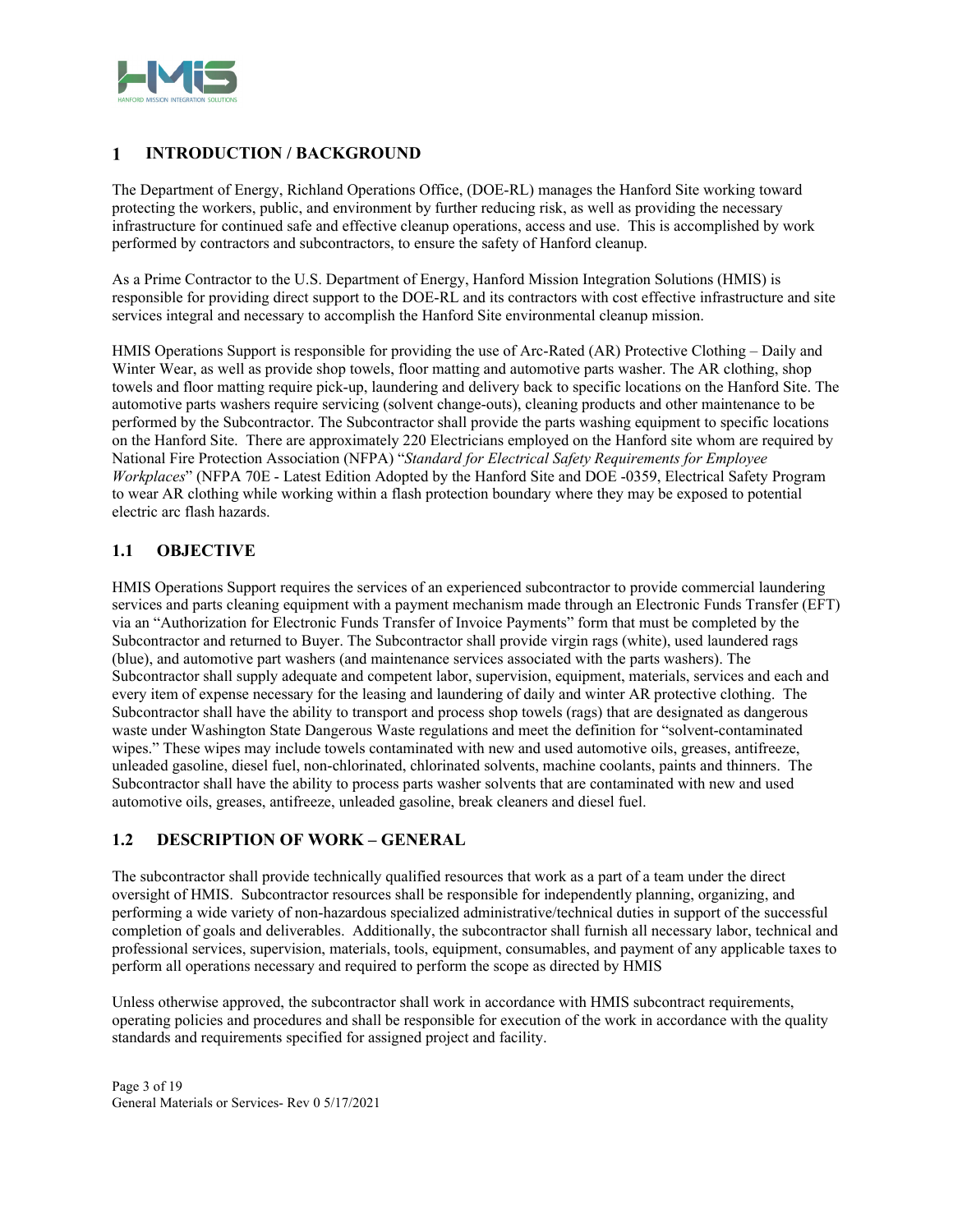

Specifically, HMIS requires a subcontractor to provide: appropriate Daily and Winter Wear that is ARC Flash rated clothing and the necessary laundering of the clothing as well as to provide shop towels, floor matting and automotive parts washer services to specific Hanford locations.

# **1.3 DESCRIPTION OF WORK – SPECIFIC**

The work products and services to be provided, including any specific HMIS standards and requirements, required for the successful completion of this work activity includes providing sufficient quantities of AR protective clothing to satisfy the needs of approximately 220 Electricians. The AR protective clothing may be either unlined coveralls or a combination of jeans/pants/bibs and shirts to include the base layer clothing. Buyer employees will determine what combination of coveralls, shirts and jeans/pants/bibs they desire. Supplied AR clothing shall provide protection equivalent to a minimum arc rating of 8 cal/cm2, per Hazard/Risk Category (HRC) 1 through 4 per NFPA 70E (latest site adopted edition). Subcontractor shall supply a layering system chart as well as barcoding capabilities. Subcontractor shall supply enough appropriate loaned clothing to consist of unlined coveralls, bibs and button-up shirts in all sizes to be utilized during the time between when a new employee orders their garments, until the clothing arrives at the Hanford site. This requirement will pertain only to employees ordering their first set of clothing. Subcontractor is also responsible for supplying shop towels, floor matting and services to the automotive parts washers to numerous work groups across the Hanford Site.

# **1.3.1. Arc-Rate (AR) Clothing Lease**

As a part of the AR clothing lease, the Subcontractor shall provide up to twelve (12) sets of daily wear to ensure an adequate supply of clothing is available. The number of clothing sets provided to each employee will be based on the individuals job duty and assignment. As a result, not every qualified electrical worker will receive twelve (12) sets but rather an amount that is consistent with their job function. The Buyer's Technical Representative (BTR) will communicate the number of sets applicable for each employee to the Subcontractor.

Similarly to the daily wear requirements, the Subcontractor shall provide the number of winter wear sets, as specified by the BTR in accordance with the employees job function, which may consist of up to four (4) sets per employee.

The Subcontractor shall ensure the daily wear and winter wear clothing is offered in both men and women styles in both, to include both slim and regular fit items and shall include a base layer and outer layer.

Garment options shall include but not limited to the following items:

- Coveralls
- Carpenter jeans
- Duck or canvas jeans
- Denim Jeans
- Cargo pants
- Soft work pants
- Button down long sleeve shirt
- Long sleeve Henley

Page 4 of 19 General Materials or Services- Rev 0 5/17/2021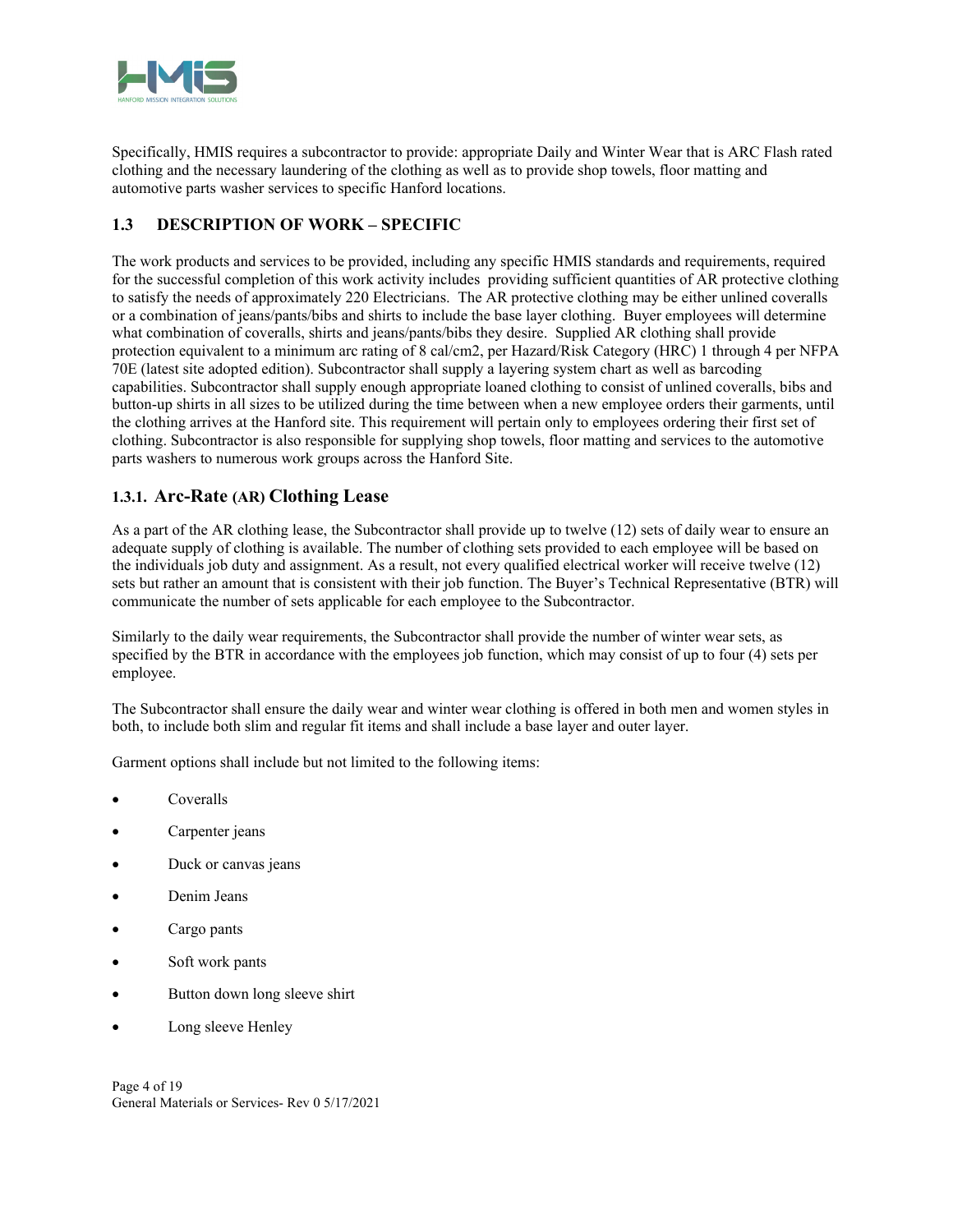

- Short sleeve Henley
- Short sleeve base T-Shirt
- Long sleeve base T-shirt
- Thermal base pants
- 40 Cal Suit
- Insulated Jacket with standard D-Ring pass through
- Sweatshirt/fleece jacket
- Insulated Coveralls
- Insulated Bibs
- The Subcontractor shall deliver all garments within three (3) weeks of placing order'.
- When garments are required to be ordered directly from the manufacturer, the Subcontractor shall communicate the lead time of the clothing, as provided by the manufacturer as soon as the information is known. The Subcontractor shall deliver the ordered garments within the time as agreed between the BTR and the Subcontractor.
- The Subcontractor shall adhere to the following requirements for all AR clothing provided under the Subcontract.
- All garments issued when an order is placed shall be new, Buyer will not accept reissued/used clothing
- All garments issued shall be constructed of Inherently Arc Flash Resistant (AR) materials, no treated fabrics shall be allowed.
- Subcontractor shall label the garments to include the individual's name and buyer assigned employee number.
- Subcontract shall have a way to track, pick up and drop off clothing, by means of a bar code scanner or similar technology.
- Subcontractor shall pickup, launder and return AR clothing to Buyer designated locations on a weekly basis. Laundered clothing shall be returned to the Buyer within seven (7) calendar days after being provided to Subcontractor with the exceptions of holidays and site closure days.
- Cleaning, repairing, or altering of the AR clothing is an integral component to the clothing lease and extra charges for this service will not be considered by the Buyer.
- Subcontractor shall alter the AR clothing as required to properly fit the individual Buyer employees. Altered clothing shall be returned to the Buyer within seven (7) calendar days after being provided to Subcontractor. All repairs, alterations and hems must be performed using AR rated materials.
- Subcontractor shall repair or replace AR clothing items as required. The final determination whether the AR clothing has exceeded its useful life and no longer provides the required protection will be at the sole discretion of the Buyer. Replacement/repaired clothing shall be returned to the Buyer within seven (7) calendar days after being provided to the Subcontractor.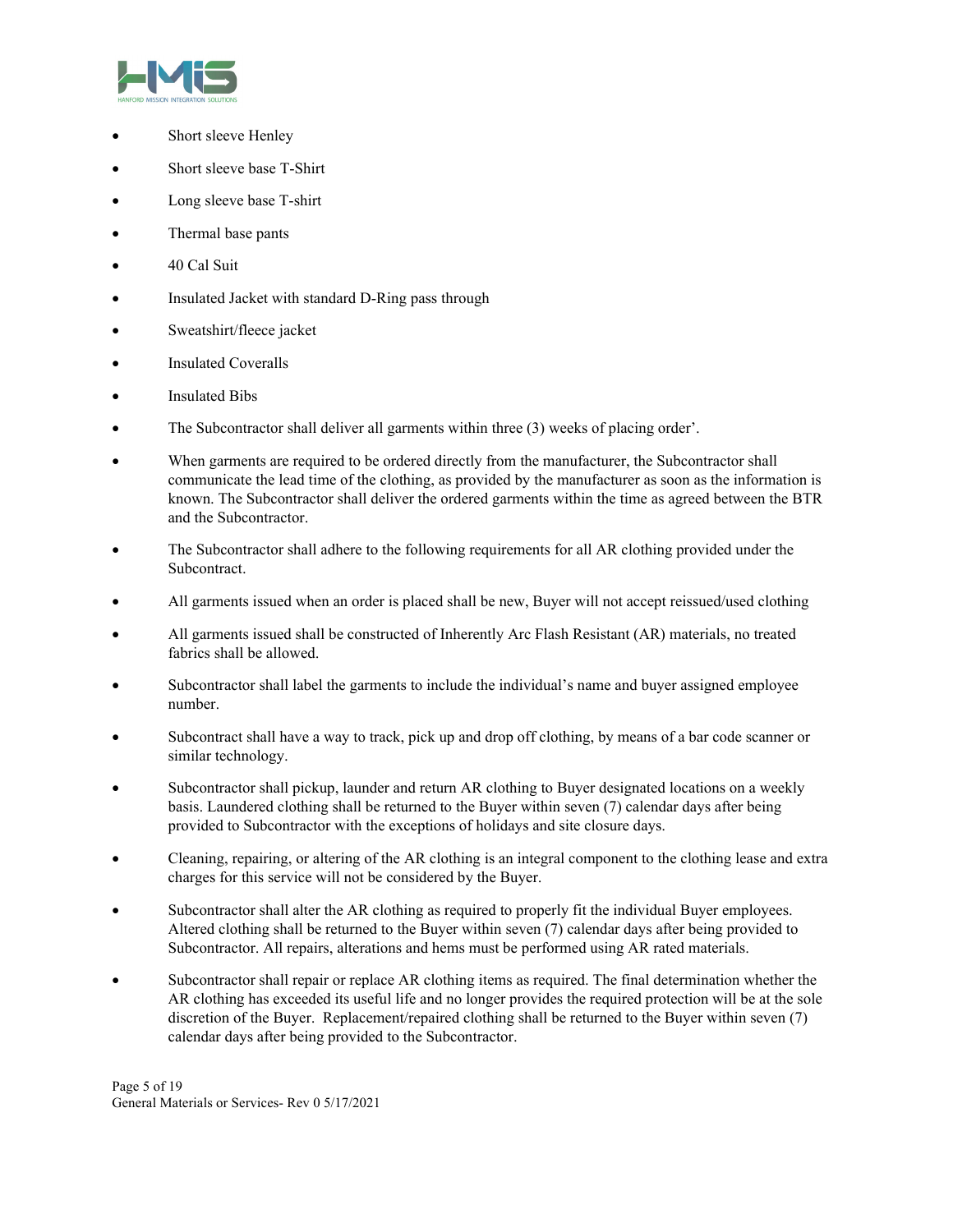

- Subcontractor shall provide sample clothing, in a variety of sizes and styles as determined by the BTR, to aide in the ongoing ordering of new/replacement AR clothing, at no charge to the Buyer.
- Subcontractor will not be responsible for altering or repairing clothing purchased outside of the subcontract.
- All ruined garments belong to and shall be returned to the Subcontractor.
- Services shall not be started at any new locations without prior authorization from the BTR and the Contract Specialist (CS).
- All requirements and specifications listed in this SOW shall be flowed down from subcontractor to any sub-tier subcontractors.

The Subcontractor shall submit monthly invoices in a timely manner. The Subcontractor **shall not** bill/invoice the Buyer for the requested garments until the requested garments have been delivered to the designated location as instructed by the BTR.

### **1.3.2. Shop Towels and Floor Matting**

The Subcontractor shall provide the following materials and service in support of shop towels and floor matting:

- 3x10 gray carpet mats
- 3x5 gray carpet mats
- $\bullet$  3x5 safety mats
- Virgin (white) rags
- Used, laundered (red) rags
- First washed/white shop towels
- Used white bar towels
- Blue utility towels

The quantities of the above may vary throughout subcontract; no maximum or minimum amount is guaranteed with this subcontract.

In addition to the above, the following requirements shall apply to this work.

- The subcontractor shall meet all applicable federal, state and local environmental standards such as pretreatment requirements for discharge of wastewater to a Publicly Owned Treatment Works (POTW), requirements for maintaining closed loop systems (for dry cleaners or other recycling systems) and requirements for proper disposal of pretreatment and/or recycling residuals of shop towels and floor mats.
- The Subcontractor shall provide laundry services in compliance with all applicable federal, state and local laws and regulations.
- The subcontractor shall ensure the recycling facility can launder solvent-contaminated wipes (i.e., shop towels that designate as dangerous waste and meet the definition of "solvent-contaminated wipes") in accordance with the Washington State Department of Ecology Dangerous Waste regulations. Guidance is provided in Ecology's Focus Sheet on Conditional Exclusions for Solvent-Contaminated Wipes (Ecology Publication 19-04-016).
- The subcontractor shall coordinate with the BTR or BTR's designee to ensure timely pickup of shop towels to meet requirement for solvent-contaminated wipes to be accumulated for less than 180 days from the accumulations start date before being transported for laundering.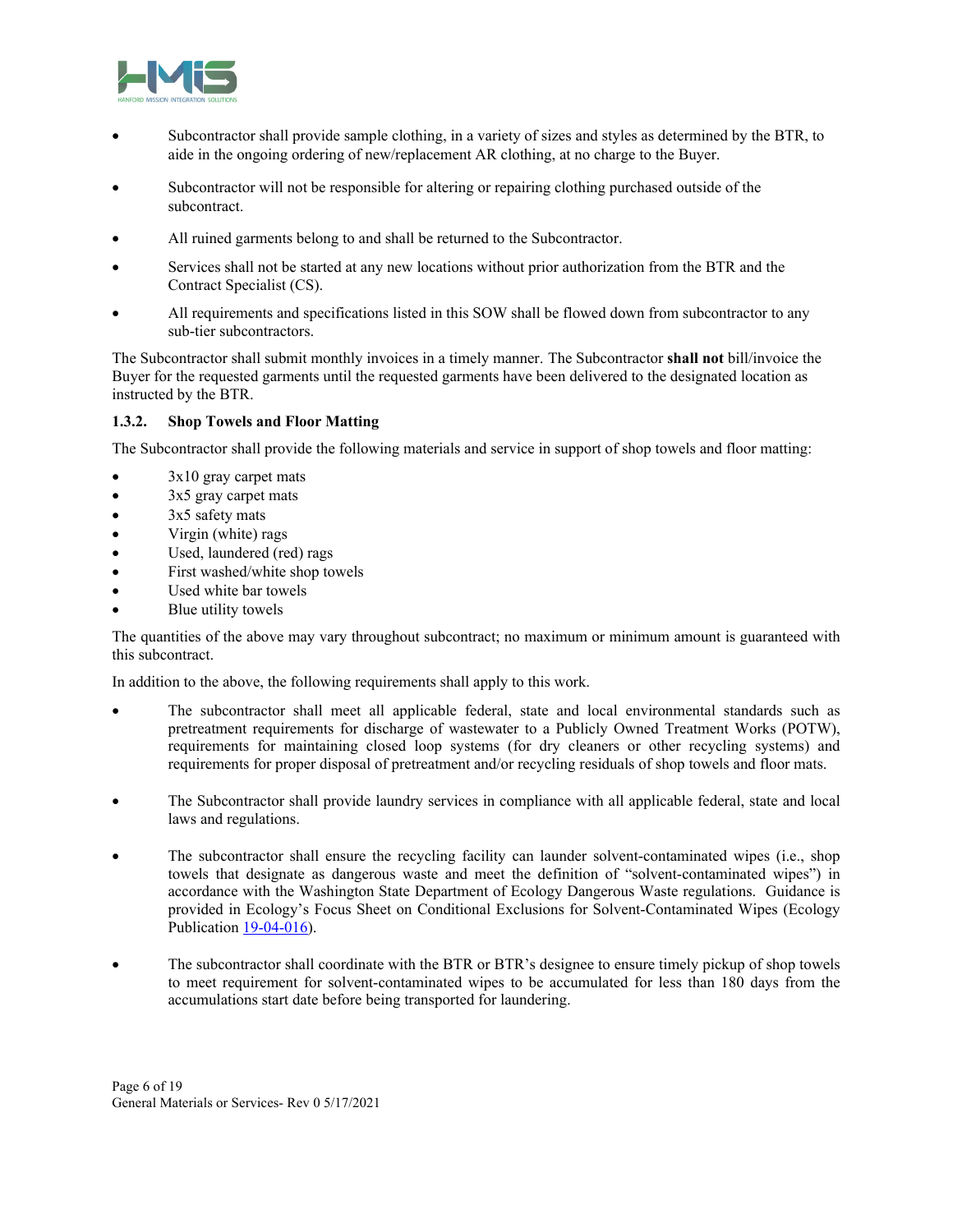

- The subcontractor shall ensure solvent-contaminated wipes, when transported, meet the following requirements:
	- o Shall be contained in nonleaking, closed containers that are labeled "Excluded Solvent-Contaminated Wipes."
	- o Containers must be able to contain free liquids, should free liquids occur.
	- o Container must be sealed with all lids properly and securely affixed to the container and all openings tightly bound or closed sufficiently to prevent leaks and emissions.
	- o Shall contain "no free liquids" as defined in WAC 173-303-040 at point of being transported off site (note: the Method 9095B Paint Filter Liquids Test is not required, but wipes must be able to pass the test).
	- o Shall be sent to a laundry or dry cleaner whose discharge, if any, is regulated under sections 301 and 402 or section 307 of the Clean Water Act.
- The subcontractor shall provide and be responsible for the containers, equipment and vehicles used to transport the items. Subcontractor equipment shall be suitable for performing the total work scope and shall be maintained in good repair. The subcontractor shall be responsible for loading and unloading the items.
- Services shall include pick-up, transportation, laundering and deliveries of used shop towels and floor mats for purposes of commercial laundering.
- Laundering services shall provided on a weekly, biweekly and/or monthly basis.
- The Subcontractor shall provide laundering facility name(s) and locations/address to the Buyer.
- Shop towels and floor matting shall be picked-up, laundered and returned as coordinated between the Subcontractor and the BTR or BTR's designee.
- Shop towels shall be clean, no leftover residuals and contain no holes.
- Upon request of the Subcontractor, the Buyer will provide documentation attesting to confirm the laundering items are not radioactively contaminated.

### **1.3.3. Ordering Process**

The Subcontractor shall follow the below described ordering process for the services as defined in Section 1.3.1 and 1.3.2.

- The BTR will be responsible for coordination of all orders with the Subcontractor.
- The Subcontractor shall coordinate and review any all orders with the BTR prior to placement and entry of the order(s) into handheld
- The Subcontractor shall notify the BTR of any employee who requests the subcontractor order any item, prior to placement of the order.
- The BTR will review the request to ensure proper placement of the order.

Any orders received and fulfilled, which are not authorized by the BTR or BTR's named designee, is considered unapproved and is an unauthorized order. The Subcontractor may be held responsible and will not be reimbursed for any order that is not coordinated by the BTR or BTR's named designee.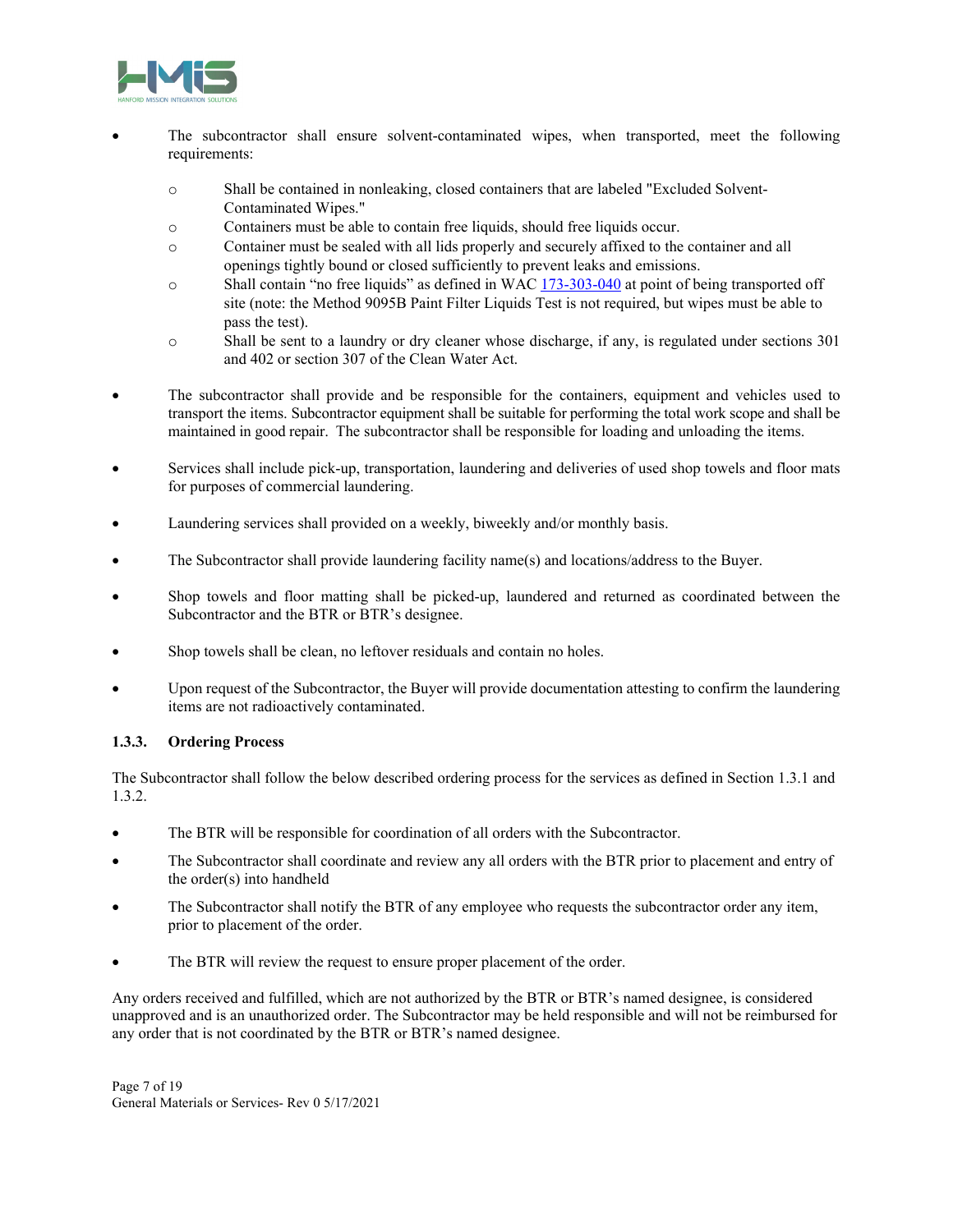

### **1.3.4. Automotive Parts Washer**

The Subcontractor shall provide the following materials and service in support of the Automotive Parts Washer services:

- Services shall include servicing and maintaining of automotive parts washer machines and properly regulated transportation of used parts washer solution.
- Servicing of automotive parts washers shall be on an as needed basis.
- The Subcontractor shall supply destination and how wastes are being disposed or recycled.
- The Subcontractor will have the option to complete any field testing when deemed necessary at the various pick-up locations. Any recorded information from those tests, may be requested at any time from HMIS personnel.
- The Buyer will prepare all proper shipping papers (i.e. hazardous waste manifests and/or bill of ladings) for the used solvents to be carried by the subcontractor driver while on the Hanford Site.
- The Subcontractor driver shall pick-up the final shipping papers for the used solvents at 2355 Stevens/127/1100 prior to leaving the Hanford Site.
- The Subcontractor shall notify the BTR in advance of any changes to solvent and provide Safety Data Sheet documentation.
- If a new solvent is used that is designated as a hazardous waste, or a Washington state-only dangerous, the subcontractor shall submit a manifest. The subcontractor shall ensure the destination facility sends a copy of the final manifest within 30-days of delivery to the destination.
- HMIS Traffic Management personnel will maintain a copy of the shipping paperwork along with any paperwork the subcontractor generates for the used solvents pick-up.
- The Subcontractor shall return Recycling and/or Disposal certifications within 60-days of receiving at final destination.
- The Subcontractor shall notify the BTR for scheduling the pick-up of used solvents from the parts washers and shall not come onsite without proper notifications and confirmations.
- Subcontractor's transportation vehicle may be inspected by HMIS prior to coming onsite when a scheduled pick-up is required.
- Any wastes generated while in the possession of the subcontractor shall be the responsibility of the subcontractor.
- The Subcontractor shall support HMIS in the designation, characterization and shipping of any hazardous waste generated under this SOW.
- The Subcontractor shall provide re-characterization data for solvent tanks and recycling facility.
- Upon request of the subcontractor, the Buyer will provide documentation attesting to the waste designation of the used spent solvent and that it is not radioactively contaminated.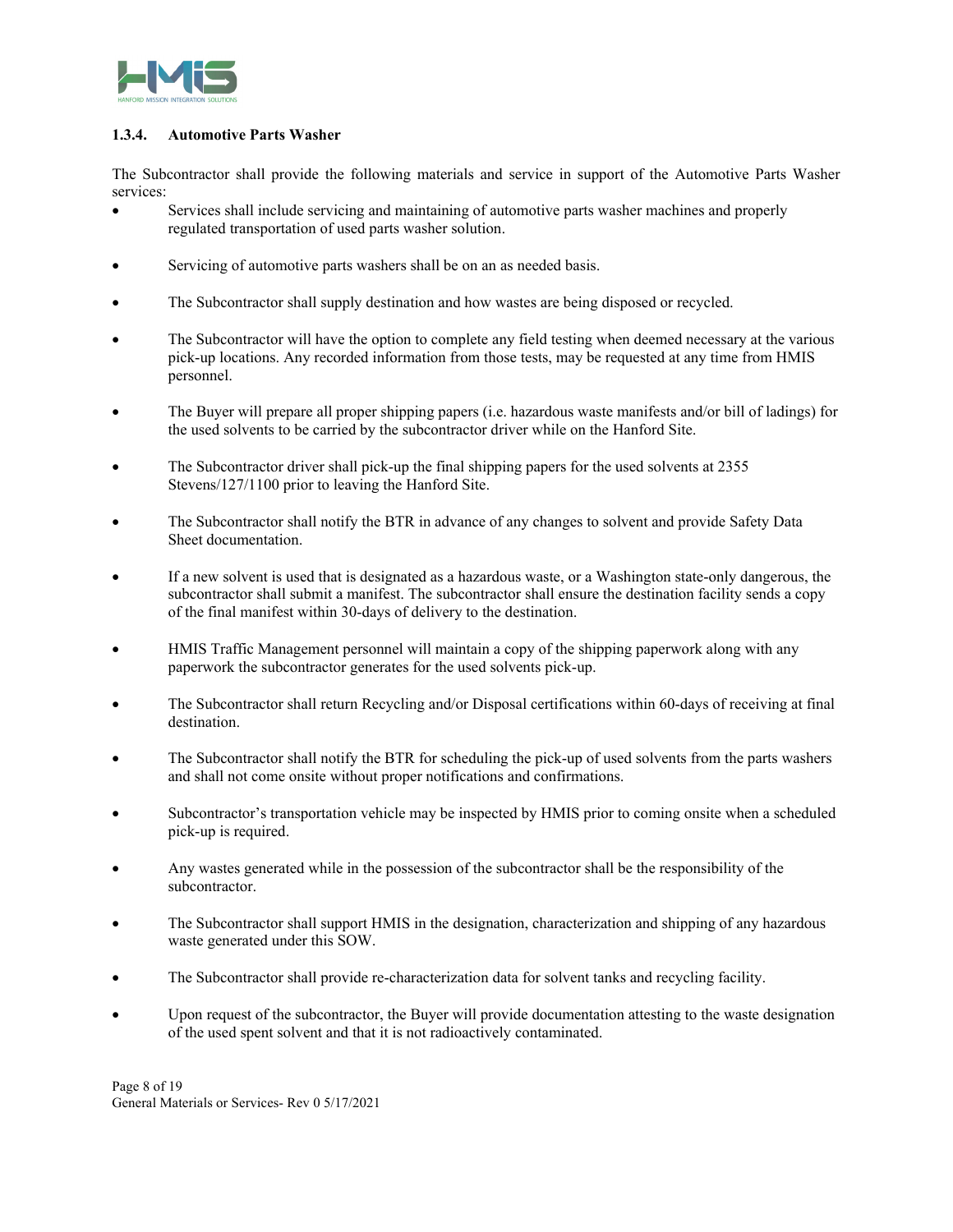

- There are currently two automotive parts washers to be provided and maintained under this SOW. The parts washers should have a minimum capacity of 15-gallons and have the capability to be moved around within the facilities. Amounts may vary throughout the subcontract; no maximum or minimum amount is guaranteed with this subcontract.
- Packaging of waste shall be determined by the subcontractor and agreed upon by the Buyer trained and certified personnel.
- The subcontractor shall give the buyer options to choose a solvent appropriate for their needs

#### **DELIVERABLES/SUBMITTALS**   $\overline{2}$

### **2.1 Deliverables**

The specific deliverables, dates for completion, reviews, etc., are as follows:

The Subcontractor shall provide its bar-code printed report.

*Due Date:* The report shall be submitted on a weekly basis, consisting of each Thursday of the week.

 The Subcontractor shall provide documentation of the date wipes which were transported off-site for laundering.

*Due Date:* Documentation shall be provided within one (1) week of pick-up from each site location.

 With each weekly delivery of AR clothing, the Subcontractor shall provide to the BTR for review, a hard copy billing which details the Buyer employee names, clothing and/or services being provided and a line item cost detail for each. An electronic copy of the billing statement will be provided to the Buyer upon request.

Invoices shall indicate the following information for solvent-contaminated wipes:

o A statement that "no free liquids" present at time wipes were transferred for laundering.

# **2.2 Submittals**

If the SOW requires the submittal of Subcontractor Information, the following apply:

- The following items shall be submitted to the submittal e-mail address as indicated on. Appendix A, Submittal Register. The Subcontractor shall include the Contract Specialist and BTR on the transmittal:
	- o Signed/completed Uniform Hazardous Waste Manifest (UHWM) or Bill of Lading (BOL), which shall be provided within 30 days of pick-up of used solvents and include:
		- The generator information (i.e. location)
		- **Transportation information**
		- **•** Quantity picked up
		- Description of material picked up and any test/fees incurred at that location
		- Proper codes for waste and disposal process
		- Dated and signed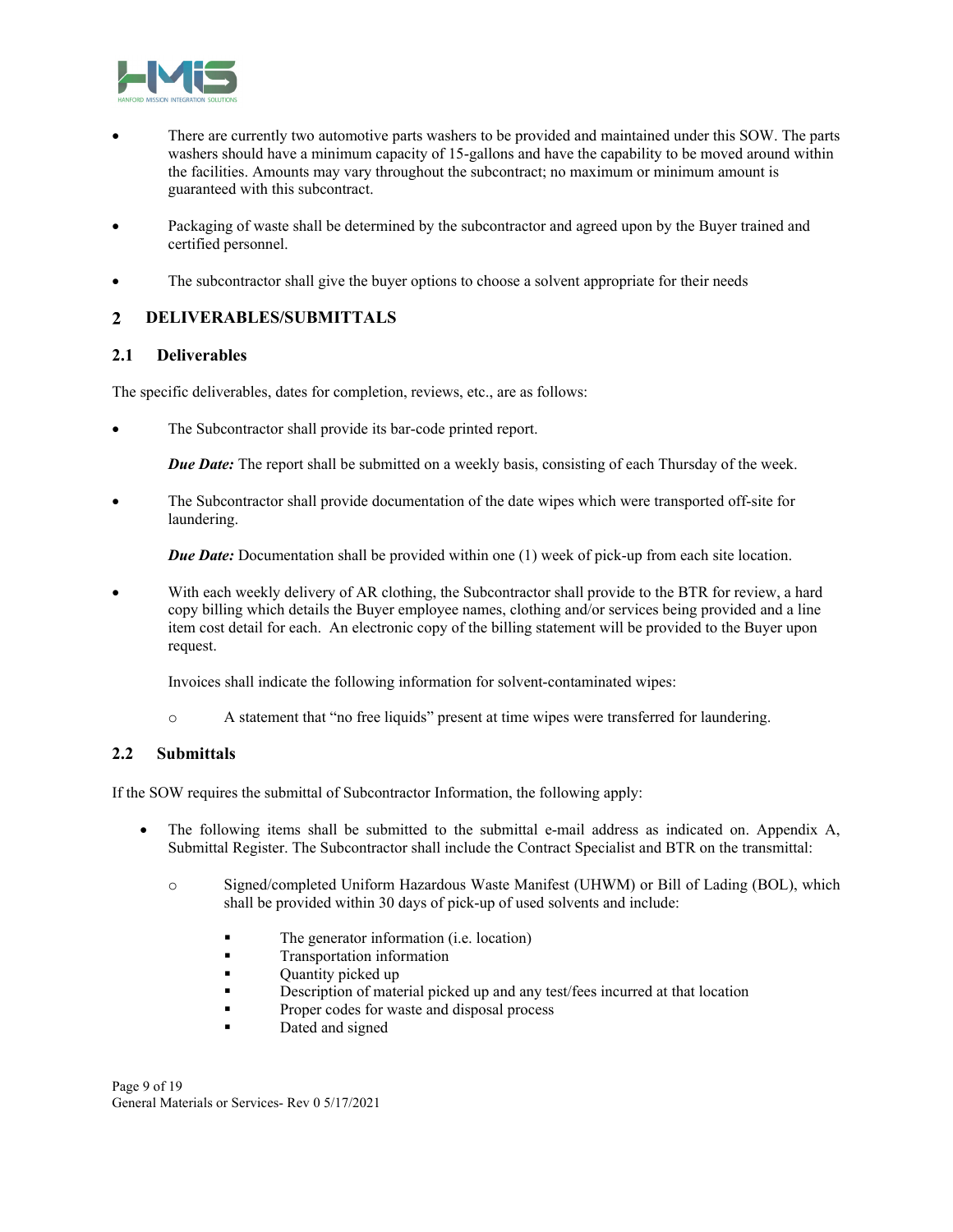

- o Copies of Licenses and/or applicable certification of recycling/disposal for used solvents, which shall be provided within 60 days of pick-up and include:
	- Location of where material was picked up
	- **•** Quantity and description of material picked up
	- **Transported by**
	- Date picked up on the Hanford Site
	- Corresponding Bill of Lading (BOL) Identification information
	- Date material was transported for recycling
	- Receiving record number and name of receiving facility
	- Dated and signed
- o Re-characterization sample results data for parts washer wastes, if completed. This shall be provided annually by the end of the first Fiscal Year (FY) quarter.
- o Product Safety Data Sheets (SDS) or Material Safety Data Sheets (MSDS) for chemical products brought onsite.
- o Employee Job Task Analysis (EJTA) completed for all personnel coming onsite.
- The Subcontractor submittals identified herein and summarized on the Submittal Register shall be submitted by the Subcontractor using the Subcontractor Document Submittal Form (CDSF)

See: *http://www.hanford.gov/pmm/page.cfm/Construction.*

 Subcontractor information shall be submitted in either hard copy or electronic format (If electronic, it must be viewable using either Microsoft® Windows®, Microsoft® Office, or Adobe® Acrobat® software).

The Submittal Register Appendix A must be used to document all submittals required for the work, including the applicable due dates.

#### 3 **PLACE OF PERFORMANCE**

Will work be performed on the Hanford site: Yes- For any work performed on the Hanford Site or any HMIS controlled facility, the provisions of the On-Site Services shall apply to the subcontract personnel.

### **3.1 Onsite Work Location/Potential Access Requirements**

The Subcontractor shall perform the services under this subcontract at various work locations across the Hanford Site. The Subcontractor shall pickup from and deliver to all facilities designated by the BTR.

The BTR is located in MO2291/Rm 104 in 200 East

# **3.2 Site Access And Work Hours**

Hanford personnel at the Hanford Site work a standard 4/10 schedule. The standard work week consist of ten (10) hours of work between 6:00 a.m. and 4:30 p.m. with one-half hour designated as an unpaid period for lunch, Monday through Thursday.

Work performed outside normal operating hours shall be coordinated and/or approved through the BTR and/or the Contract Specialist prior to performing the work.

Page 10 of 19 General Materials or Services- Rev 0 5/17/2021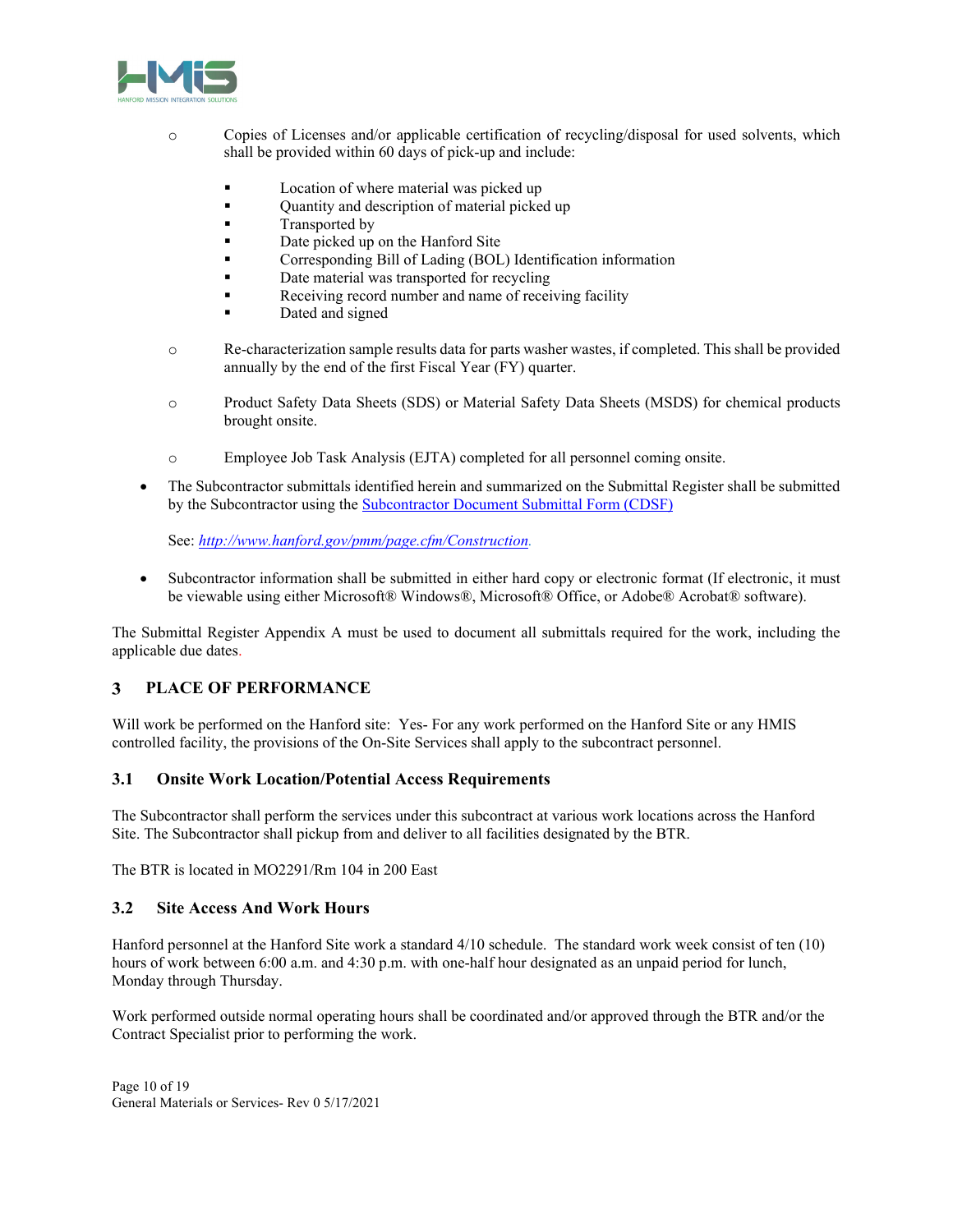

# **3.3 Badging**

For any on-site work, see On-Site Services Special Provisions for details. The subcontractor shall wear a Buyer issued security badge identifying themselves. A minimum of two (2) working days advance notice is needed for site badging. Subcontractor employees will be required to submit to vehicle searches and not personally carry or transport certain prohibited articles.

#### $\boldsymbol{4}$ **REQUIREMENTS**

The requirements listed below are to identify specific standards the subcontractor and subcontractor personnel will be obligated to work to in support of this statement of work.

# **4.1 Engineering Requirements**

Engineering requirements applicable: No

# **4.2 Environmental, Safety, and Health Requirements**

The Subcontractor shall perform work safely, in a manner that ensures adequate protection for employees, the public, and the environment, and shall be accountable for the safe performance of work. The Subcontractor shall comply with and assist the Buyer in complying with environmental and safety requirements of all applicable laws, regulations, and directives.

The subcontractor shall exercise a degree of care commensurate with the work and the associated hazards. The Subcontractor shall ensure that management of environmental and safety functions and activities is an integral and visible part of the Subcontractor's work planning and execution processes. As a minimum, the Subcontractor shall:

- Thoroughly review the defined scope of work;
- Identify hazards and environmental and safety requirements;
- Analyze hazards and implement controls;
- Perform work within controls; and
- Provide feedback on adequacy of controls and continue to improve safety management.

The Subcontractor shall flow down all environmental and safety requirements to the lowest tier Subcontractor performing work on the Hanford site commensurate with the risk and complexity of the work.

Prior to start of work the Subcontractor shall work with the HMIS BTR to do a Job Hazard Analysis (JHA).

All Subcontractor and sub-tier employees shall have completed OSHA Hazard Communication training that meets the requirements of HMIS-PRO-SP-13299, *Hazard Communication*. See HMIS-PRO-SP-10468, *Chemical Management Process*, for more information.

Subcontractors and its lower-tier subcontractors shall be responsible to complete an Employee Job Task Analysis (EJTA) in accordance with HMIS-PRO-SP-11058 for any of the following situations:

- For any subcontractor employee who will be on the Hanford Site for more than 30 days in a year.
- For any subcontractor employee who may potentially be exposed to hazards (e.g. radiological, beryllium, hazardous wastes, noise) while performing in accordance with the subcontract statement of work.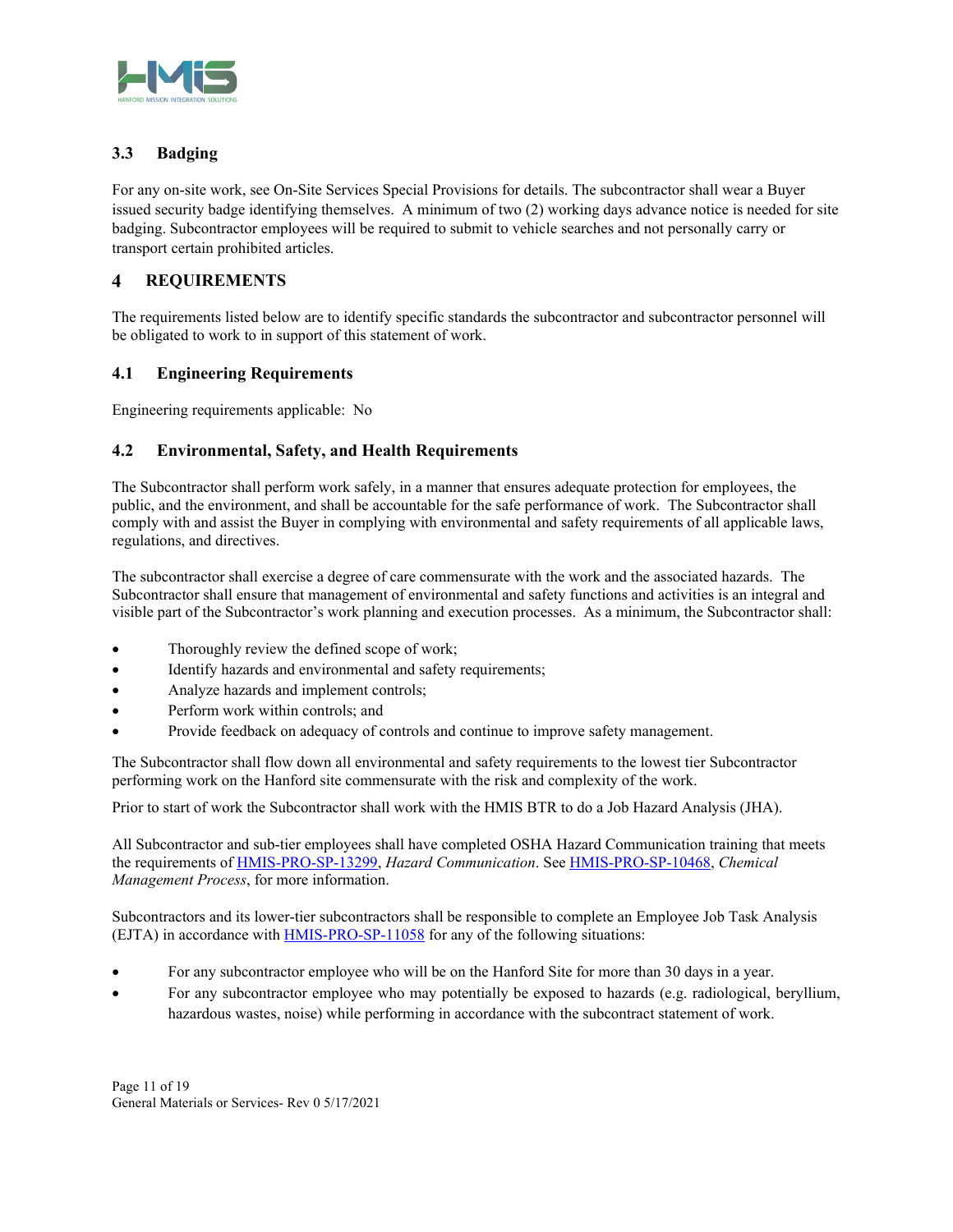

 For any subcontractor employee enrolled in a medical or exposure monitoring program required by 10 CFR 851, and/or any other applicable federal, state or local regulation or other obligation.

If any of the above conditions are met, the Subcontractor and its lower-tier subcontractor employee is to have a current approved EJTA prior to that employee beginning work on the Hanford Site.

#### Buyer's Safety and Health Procedures are available on the internet at

https://hmis.hanford.gov/page.cfm/SubcontractorForms/Construction. The documents on this site are kept current and are available for Subcontractors and lower-tier Subcontractor use.

Unique or specific requirements: **No** 

The subcontractor shall own, operate, or have a contract with facilities permitted by the Environmental Protection Agency and/or an appropriate authorized state agency (or be operating under interim status).

The subcontractor shall be responsible for the costs and cleanup of spills that, in the view of the BTR or designee could have been reasonably prevented by the subcontractor.

The subcontractor shall provide information to the Buyer regarding the recycling and disposal processes to be used and the final disposition of all materials in writing as requested by the Buyer. The subcontractor shall accept title to all materials received from the Buyer. The subcontractor shall maintain an auditable file capable of tracking the Buyer's materials to final disposition. The tracking system may be verified during an inspection.

- The Subcontractor shall notify the BTR/CM of all releases or spills of hazardous material (including petroleum products), hazardous substance, and/or dangerous waste as described below.
	- **Emergencies:** If the spill is an emergency, immediately call 911 (regular telephone) or 373-0911 (cellular telephone). Then notify in accordance with "non-emergencies" below.
	- **Non-emergencies:** If the spill is a non-emergency, call the BTR/CM within 30 minutes of discovery.
- The Subcontractor shall perform the cleanup of all spills as directed by the BTR/CM.
- The Subcontractor shall coordinate all waste management activities derived from the subcontractors services through the BTR/CM.
- The Subcontractor shall avoid generation of dangerous waste during performance of this work on the Hanford Site. If dangerous waste generation is necessary , and it is not discussed in "Planned Waste Generation/Disposal Information" of the CIW, the Subcontractor shall submit a *Waste Planning Checklist,* Site Form  $A-6002-827$ , for management of such waste to the Buyer for approval prior to performing work. With regards to applying federal and state regulatory requirements, the subcontractor is considered a "large quantity generator" on the Hanford Site.
- The Buyer will dispose of dangerous waste that was generated on the Hanford Site in accordance with Hanford Site requirements after initial accumulation by the Subcontractor.

#### **Shop Towels**

Used shop towels contaminated with hazardous substances may designate as dangerous waste under Washington state law and be regulated under the state of Washington's Dangerous Waste Regulations [Washington

Page 12 of 19 General Materials or Services- Rev 0 5/17/2021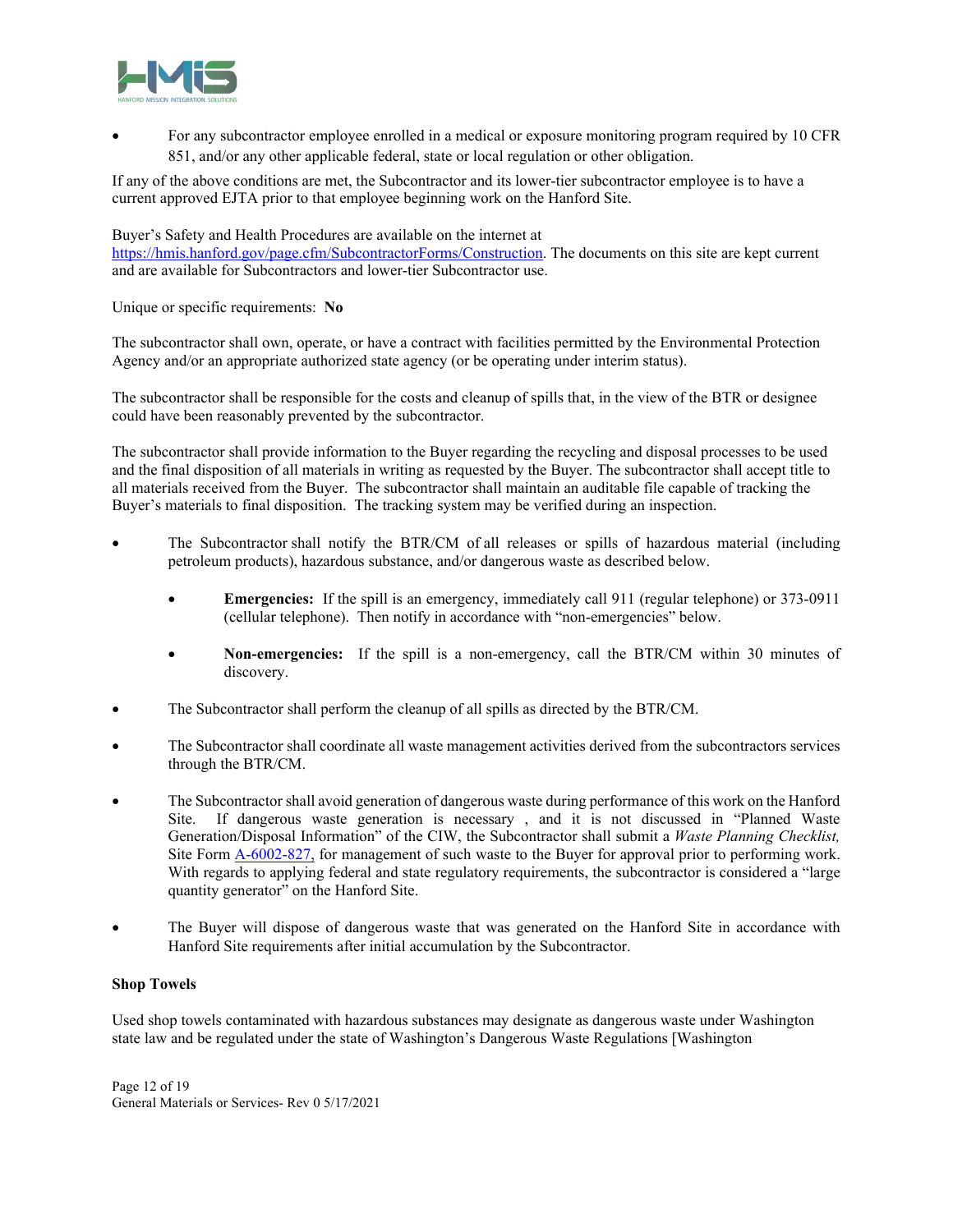

Administrative Code (WAC 173-303)]. If used towels that designate as dangerous waste meet the definition of "solvent-contaminated wipes" in WAC 173-303-040, and meet all conditions of Ecology's exclusion for solventcontaminated wipes in WAC  $173-303-071(3)(rr)$ , they are eligible for cleaning and reuse. Solvent-contaminated wipes that do not meet the conditional requirements of WAC 173-303-071(3)(rr) are subject to generator, transporter, and permitted treatment, storage and disposal facility requirements of the Dangerous Waste Regulations. Guidance is provided in Ecology's Focus Sheet on Conditional Exclusions for Solvent-Contaminated Wipes (Publication 19-04-016).

### **Parts Washer Solvents**

All parts washer solvents that are used in the automotive parts washer machines are regulated under Federal Acquisition Regulation (FAR) 23.1 *Sustainable Acquisition Policy*, 23.4 *Use of Recovered Materials and Biobased Products*, and 23.7 *Contracting for Environmentally Preferable Products and Services*. All products shall meet the biobased requirements for parts washer solutions brought on the Hanford Site for this SOW. A safety data sheet (SDS) or material safety data sheet (MSDS) shall be supplied prior to bringing any chemicals on the Hanford Site.

### **Spent Parts Washer Solvents**

Spent/used parts washer solvent, if designated as a hazardous waste, is regulated under the state of Washington's Dangerous Waste Regulations (WAC 173-303) and under the federal Resource Conservation and Recovery Act (Title 40 Code of Federal Regulations (CFR) Parts 260-271). The Buyer will be responsible for compliance with generator requirements of those rules and the subcontractor will be responsible for compliance obligations associated with the transportation, storage and processing of the spent solvent after it is transferred to the subcontractor.

The Subcontractor shall be responsible for compliance with any applicable transportation requirements such as United State Department of Transportation (DOT) Hazardous Materials Regulations (49 Code of Federal Regulations (CFR) Parts 100-199). Custody of the material will be transferred to the subcontractor once the material is loaded onto the transport vehicle and the Shipping document is signed.

|    | Number                   | Title                                                             |
|----|--------------------------|-------------------------------------------------------------------|
| 1. | WAC 173-303              | Washington State Dangerous Waste Regulations                      |
| 2. | 40 CFR Parts 260-271     | Resource Conservation and Recovery Act                            |
| 3. | FAR Subpart 23.7         | Contracting for Environmentally Preferable Products and Services  |
| 4. | FAR Subpart 23.4         | Use of Recovered Materials and Biobased Products                  |
| 5. | FAR Subpart 23.1         | Sustainable Acquisition Policy                                    |
| 6  | 49 CFR 100-199           | <b>DOT Hazardous Materials Regulations</b>                        |
| 7. | Ecology Publication (19- | Washington State Department of Ecology Focus Sheet on Conditional |
|    | $04-016$                 | Exclusions for Solvent-Contaminated Wipes                         |

### *Table 1. Applicable ES&H Requirements*

# **4.3 Quality Assurance Requirements**

 The work activities for this Statement of Work (SOW) has been designated as a Quality Level G - Q Level 0 - GS. The subcontractor shall be responsible for performing quality workmanship and shall conduct the quality control

Page 13 of 19 General Materials or Services- Rev 0 5/17/2021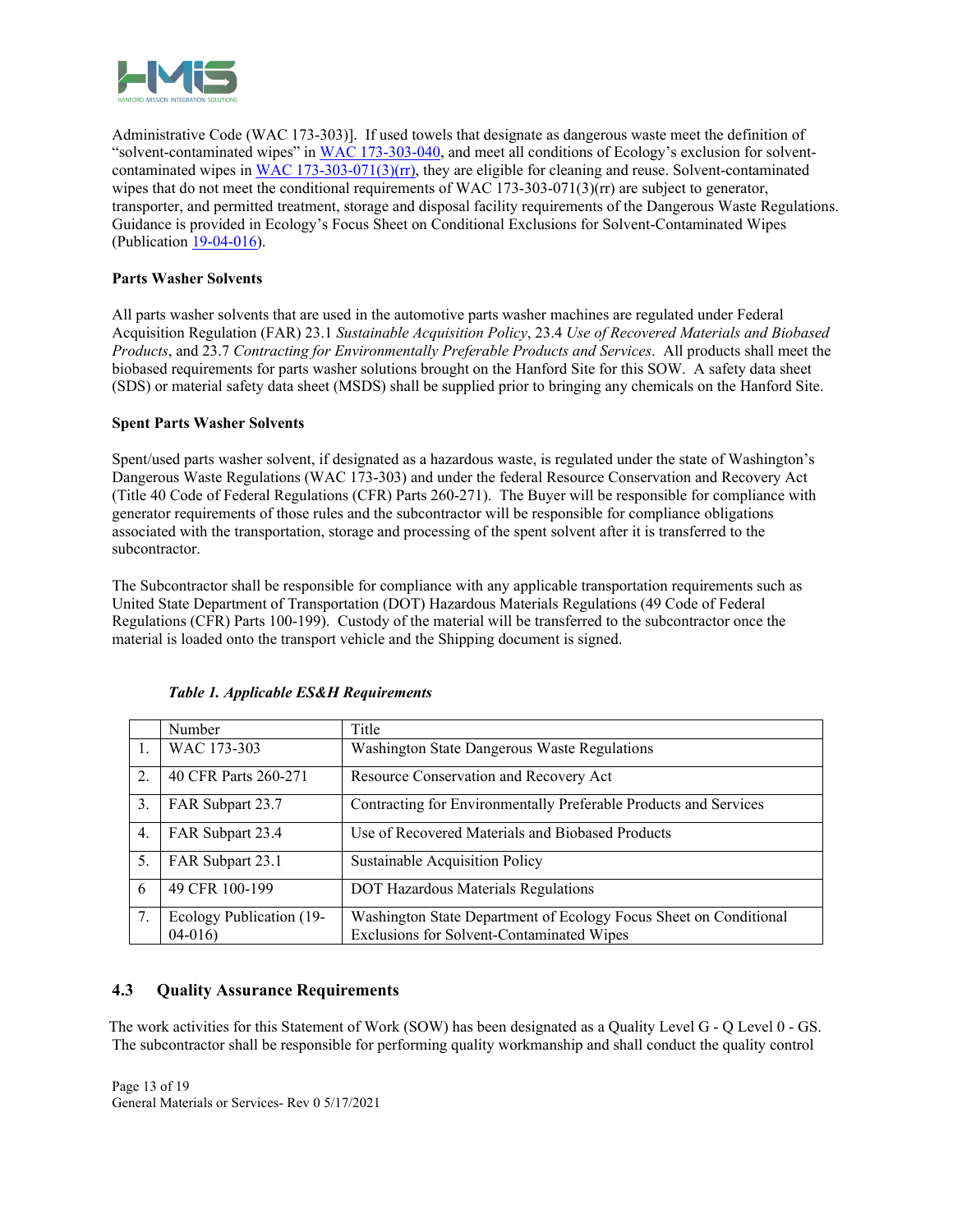

measures necessary to ensure work conforms to referenced codes and standards, and other requirements defined in this SOW.

All clothing shall be inspected by the Subcontractor for compliance to this Statement of Work and the Standards/Codes referenced prior to each delivery.

Acceptance Standard:

Any of the following defects in the supplied garments shall be cause for the BTR to return the non-conforming item to the supplier either for repair or replacement.

- AR garments not complying with this SOW and/or referenced codes/standards
- Broken Stitching threads
- Raw Edges
- Defective stitching or drawn seams
- Defective closures

#### **ACCEPTANCE CRITERIA**  5

The following shall be used to determine acceptability of the services as described in this SOW.

### **5.1.** *AR Clothing*

The Subcontractor shall provide and maintain the necessary quantity of garments for each HMIS employee requiring the services. Garments shall be delivered no greater than three (3) weeks after order placement.

All garments provided under this Subcontract shall adhere to and comply with the requirements as further defined in Section 1.3.1.

### **5.2. Shop Towels and Floor Matting**

The Subcontractor shall provide weekly, bi-weekly, and/or monthly laundry services in compliance with all federal, state and local laws and regulations. This shall include ensuring timely pick-up of shop towels and solventcontaminated wipes to prevent accumulation is no greater than 180 days from the accumulation start date before being transported for laundering. Shop towels, matting, and solvent-contaminated wipes shall adhere to and comply with the requirements as defined in Section 1.3.2 and 4.2.

### **5.3. Automotive Parts Washer Services**

The Subcontractor shall provide servicing of automotive parts washers, including disposal and recycle of waste in accordance with all applicable federal, state and/or local requirements. The Subcontractor shall adhere to and comply with the requirements as defined in Section 1.3.3 and 4.2.

#### **5.4. Communication Practices**

The Subcontractor shall communicate, within 24 hours of initial identification, if a garment cannot be delivered and/or provided as ordered including any delays incurred to any garment requested in accordance with the time specification described in Section 1.3.1. The communication shall be provided in verbal as well as written format to the BTR. The communication shall clearly describe the specific item that cannot be delivered or will be delayed, the reason for the impact, and the proposed resolution or alternate recommended.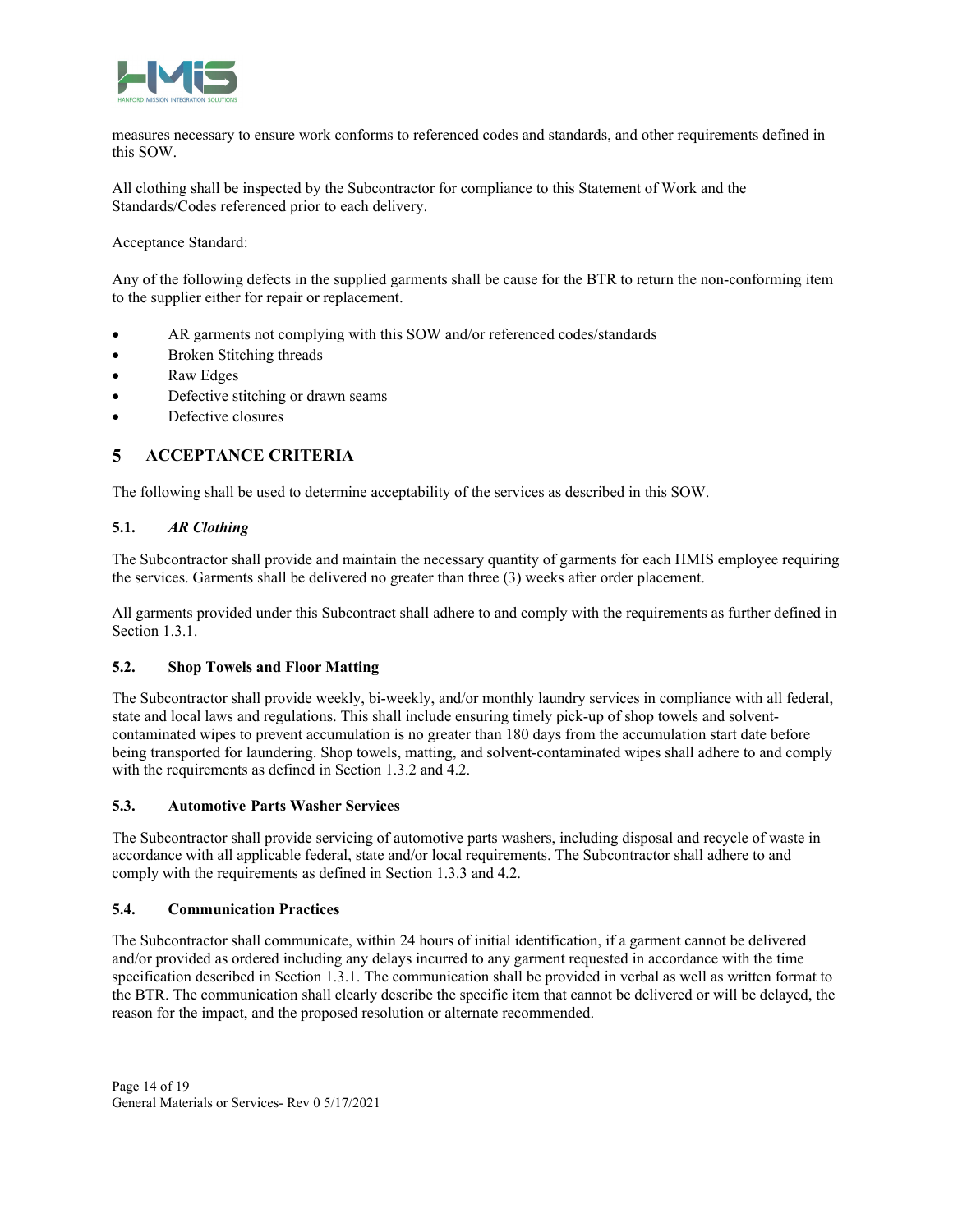

#### 6 **CONFIGURATION MANAGEMENT**

### **6.1 Configuration Management Requirements**

Not Applicable

### **6.2 Applicable Standards**

There are no specific applicable standards identified for this SOW*.*

### **6.3 Verification/Hold Points**

Not Applicable

#### $\overline{7}$ **QUALIFICATIONS**

The Subcontractor shall ensure that its personnel meet and maintain the appropriate training, qualifications, and certification requirements to perform the work as specified in this SOW. The subcontractor is expected to provide appropriately trained and qualified staff to perform the type of work associate with their work at the Hanford site. Additionally, the subcontractor shall perform work in accordance with the specifications, exhibits, and other documents, which made by reference, are a part of the SOW.

In order to determine the subcontractor qualified to perform the scope of work as outlined, the subcontractor must have the following qualifications:

- The Subcontractor shall possess the capability to provide, deliver, launder, return, repair, alter, and replace and dispose of AR garments within the designated time periods as identified in the SOW. The Subcontractor shall be fully capable of meeting or exceeding the garment requirements as outlined in Section 1.3.1.
- The Subcontractor shall possess an implemented process for use of bar code scanners with reporting technology, capable to deliver reporting to HMIS on a weekly basis.
- The Subcontractor shall possess the capability to pick-up, transport, launder, deliver, recycle, replace and/or dispose of shop towels, floor matting, and solvent-contaminated wipes within the durations as specified in the SOW.
- The Subcontractor shall possess the capability of meeting all applicable federal, state and local requirements for the recycle and/or disposal of wastewater, solvent-contaminated wipes, as well as used automotive parts washer solution.
- The Subcontractor shall possess the capability to service and maintain automotive parts washer machines, including the provision of regulated transportation of used parts washer solution. The Subcontractor shall be capable of meeting or exceeding the durations required for manifests, certifications, and or recharacterization data for solvent tanks and recycling facility.
- The Subcontractor shall identify a primary and secondary point of contact who will oversee, manage, track and coordinate orders with the Buyer's BTR and/or BTR's designee.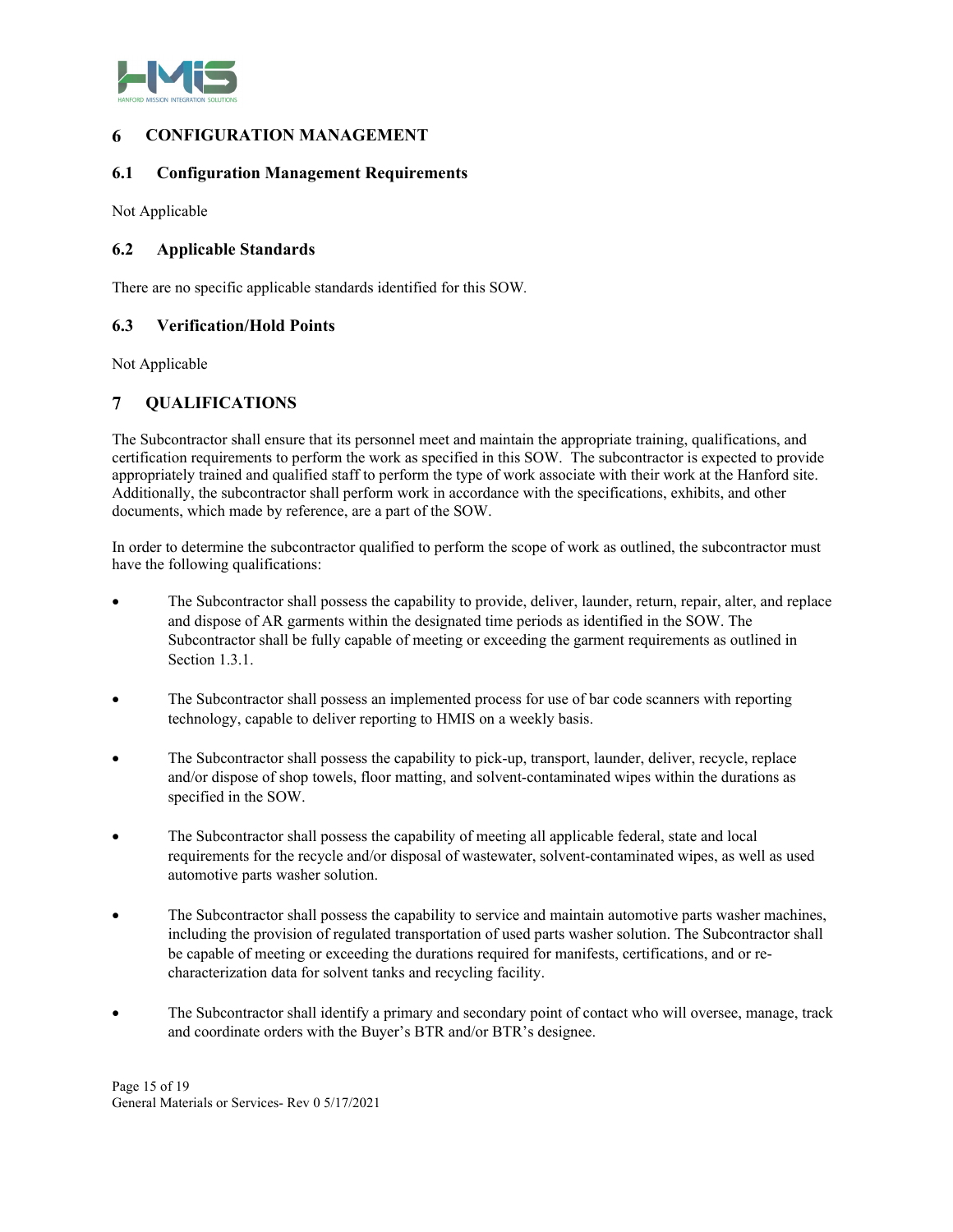

In addition to the above, the Subcontractor shall provide qualified personnel throughout the period of performance of the Subcontract. Subcontractor shall be responsible for ensuring its personnel meet and/or maintain current and valid training requirements, certifications and are fully capable to complete the duties described through the entirety of the Subcontract period of performance.

#### **SPECIAL REQUIREMENTS**  8

Not Applicable

# **8.1 Training**

The following types of training are required:

1. HGET/HMISGET General Employee Training or Hanford Site Orientation.

The subcontractor shall maintain training records for their personnel and ensure all required training is completed prior to work. Additionally, as soon as practical after award, the subcontractor shall submit a badge request for personnel required under the various releases so that they may be scheduled for training and medical evaluation so that crews will be eligible for work on site. The badging request is required, because without it an HID# cannot be assigned, and therefore training and medical evaluations cannot be easily coordinated and scheduled.

# **8.2 Use of Government Vehicles**

There is no anticipated need for any Subcontractor employees to use a Government-furnished vehicle in the performance of this statement of work. The Subcontractor's employees, therefore, are specifically prohibited from driving any Government-furnished vehicles under the performance of this statement of work unless this statement of work is formally so modified by the parties and the employee(s) will present a valid driver's license to the BTR for review.

# **8.3 Government Property**

Government Property is not anticipated to be furnished to or acquired by Subcontractor under this SOW.

# **8.4 Hanford System Access Requirements**

Not Applicable

### **8.5 Electrical Components**

Not applicable

# **8.6 Section 508 of Rehabilitation Act Applicability**

Not Applicable

#### $\boldsymbol{Q}$ **ACCESS AUTHORIZATION/CLEARANCE REQUIREMENTS**

The scope of work will not require access authorization (security clearance)

Page 16 of 19 General Materials or Services- Rev 0 5/17/2021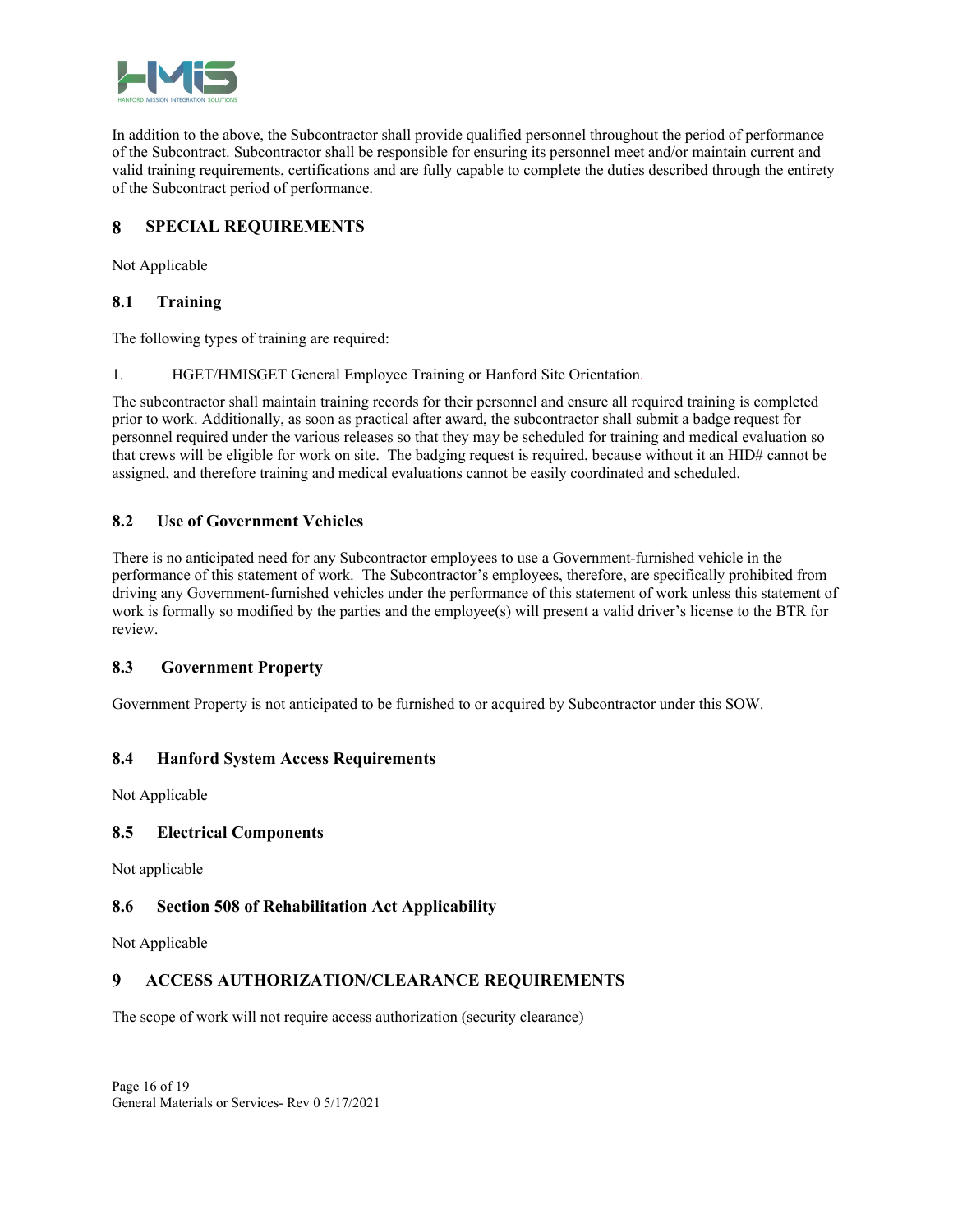

# 10 **MEETINGS**

# **10.1 Meetings**

After subcontract award, the subcontractor shall participate in a Project Kickoff Meeting, which may be a conference call, an internet meeting, or a meeting to be held at HMIS Site. The time, date, and agenda for the meeting will be provided to the subcontractor by HMIS.

The subcontractor shall interface with various HMIS (and other) organizations through HMIS's Contract Specialist (or designated BTR for in-scope work), as required, or at points and frequency determined by the Contract Specialist. The person or persons designated by the subcontractor to attend all meetings shall have all required authority to make decisions and commit subcontractor to technical decisions made during meetings.

HMIS will issue meeting notices and prepare an agenda and minutes for each meeting addressed in this Section. When applicable, minutes will identify action items, assigned actionees, and due dates.

- KICKOFF MEETING Before start of the Work, HMIS will conduct a conference at a time and Hanford Site location agreed to by Subcontractor and HMIS. Invited attendees will include HMIS, Subcontractor, key lower tier subcontractors and others having an interest in the Work. Purpose of the conference is the coordination of Work start up and familiarization of project participants with the Work and worksite.
- PROGRESS MEETINGS HMIS will conduct a progress meeting at time and Hanford Site location determined by HMIS. Invited attendees will include HMIS, Subcontractor and key subcontractors. At the progress meeting, Subcontractor shall submit a written report showing actual man-hours expended versus planned and scheduled progress versus actual progress giving details of Work completed in relation to the approved schedule, together with a two (2) week "look ahead" which provides details of how the Work will be completed.
- The purpose of the meetings described above is the exchange of Work-related information.

# **INTERFACE/NOTIFICATIONS**

- A. A BTR will be designated for the subcontract/ subcontract release.
- B. Designation of BTR

The BTR is responsible for monitoring and providing technical guidance for this subcontract and should be contacted regarding questions or problems of a technical nature. The BTR is also responsible for appropriate surveillance of the subcontractor's representative while on site. In no event, however, will an understanding or agreement, modification, change order, or any deviation from the terms of this subcontract be effective or binding upon HMIS unless formalized by proper subcontract documents executed by the Contract Specialist prior to completion of this subcontract. On all matters that pertain to the subcontract terms, the subcontractor shall contact the Contract Specialist specified within this subcontract. When in the opinion of the subcontractor, the BTR requests or directs efforts outside the existing scope of the subcontract; the subcontractor shall promptly notify the Contract Specialist in writing. The BTR does not possess any explicit, apparent or implied authority to modify the subcontract. No action should be taken until the Contract Specialist makes a determination and/or modifies the contract.

- C. The work will be inspected daily/periodically by the BTR.
- D. The subcontractor shall immediately notify the field Contract Release BTR (who will contact HMIS Safety) of any injuries or incidents; to include damage to subcontractor-owned property or equipment. The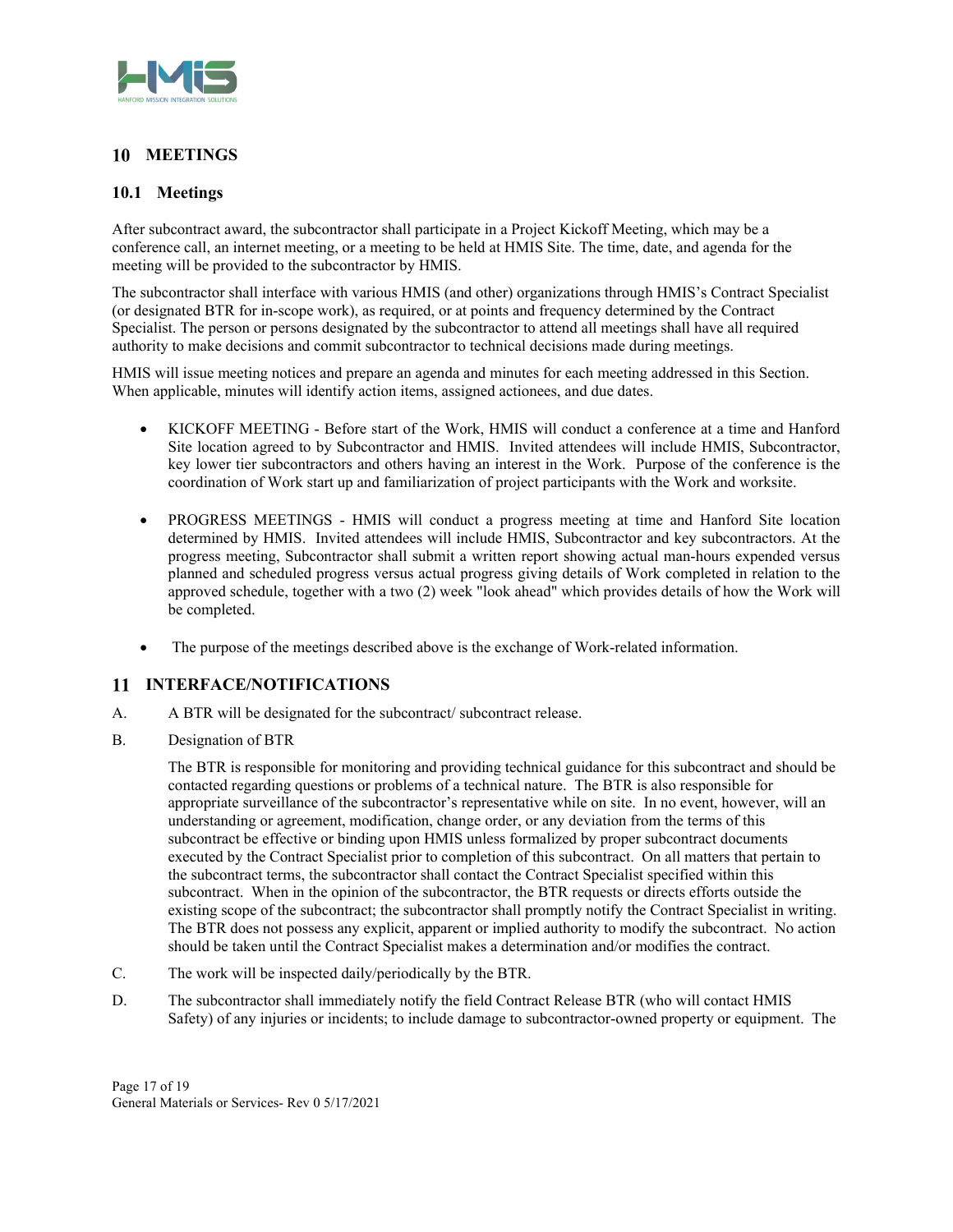

subcontractor will follow this up within 24 hours with a written explanation to the Contract Specialist of the occurrence.

- E. In the event that there is an abnormal or unusual situation associated with this contract work scope, the subcontractor is to immediately contact the BTR. If, after several attempts, the subcontractor is unable to contact either the BTR or the Contract Specialist, the Contractor is to contact HMIS Occurrence Notification Center at (509) 376-2900, which is available 24 hours a day, seven days a week, and provide them with: Contract Number, Contract Specialist's name, BTR's name and a short summary of the abnormal or unusual situation. If after making contact with HMIS, the subcontractor is advised to suspend activities, the subcontractor is not to proceed until such direction to proceed has been expressly issued by the Contract Specialist. If there is an emergency situation, the subcontractor is to make the appropriate immediate emergency call to 911 or 373-0911 for cell phones and then make the notifications to HMIS as set forth herein.
- F. Prior to work in the field, subcontractor shall ensure each employee has been cleared by HMIS and verify all training is complete in accordance with this statement of work.

# **APPENDICES**

Appendix A: Submittal Register